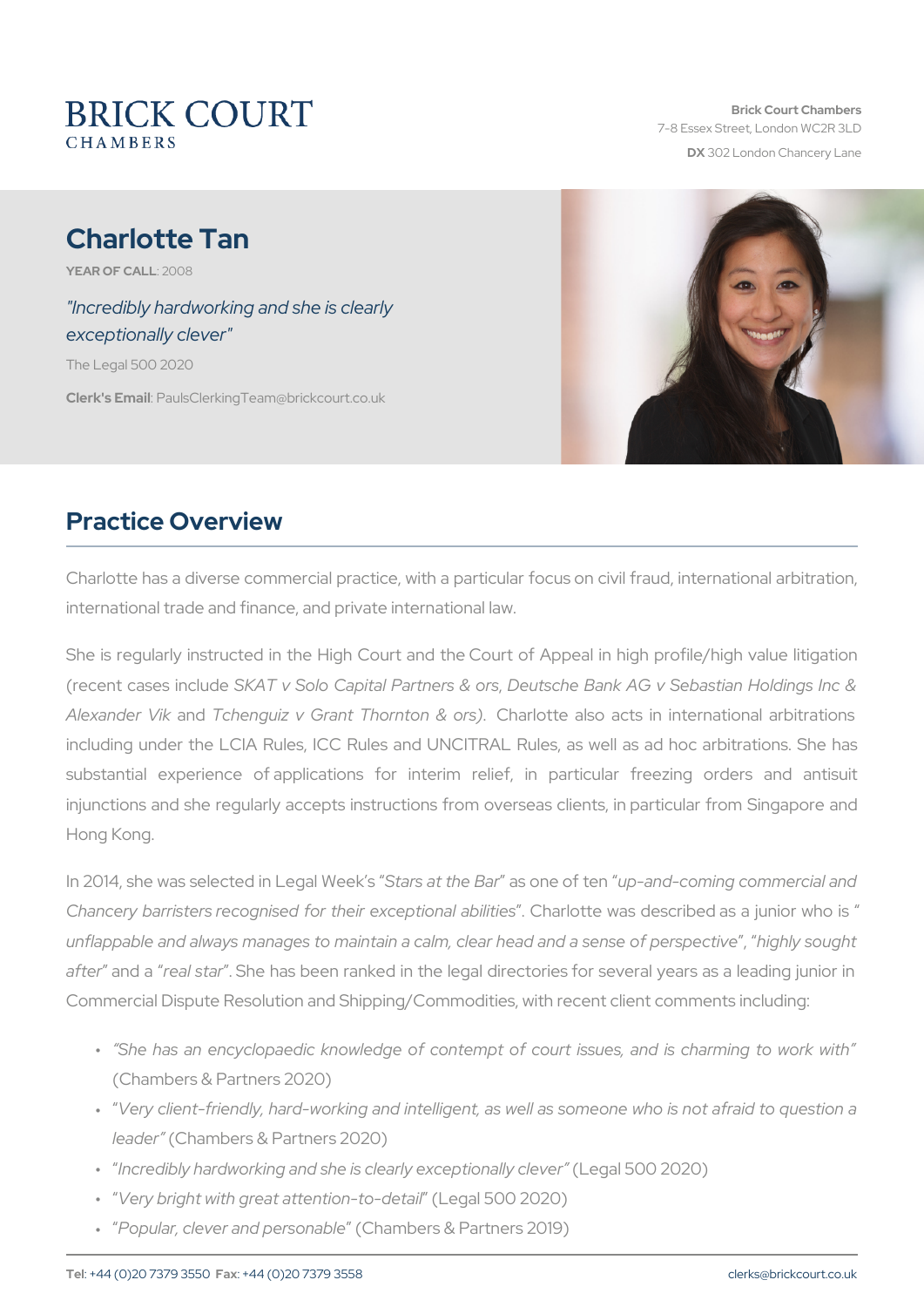- " She is outstanding. She's user-friendly and  $\$$ Ghamolek ssås Ppaarntm 2018)
- " A highly regarded junior who is trusted by top silks to handle big of acting in huge fraud, insurance and shipping cases, and is v above her leve(Cchfameblers & Partners 2017)
- " She produces high-quality paperwork that is seriously well reas She is the best junior that I have worked with due to the q approach and her resp( $\alpha$ hambers  $\alpha$  Partners 2017)
- " An 'extremely bright and charming' junior... She is a really effec involved' is an understatement, I felt she ha dC beam obmenes p& ar Pacart no eur is
- " I have seen her at a hearing outmatch an opposing QC with ease often comes up with smart ideas for arguing a case which are stand up on and hyasmishers & Partners 2017).

### Notable cases

- " SKAT (the Danish Customs and Tax Administration) v:Saodbin@apoita six defendants accused of fraud in a c. $£1.5$ bn claim arising involving Danish withholding taxes.
- " Deutsche Bank AG v Sebastian HoldingsaotnionganfolrAMerxaninde(nin Vaik counter 1997) led by Duncan Matthews QC) across the litigation including in against Mr Vik (raising questions as to the jurisdiction of the former officers: [2017] 1 W.L.R. 1842 and [2017] 1 W.L.R. 3056 non-party costs proceedings arising out of a very substantial no Mr Vik ([2017] 6 Costs L.R. 1003 (HHJ Waksman)) and an appl Human Rights (claiming a violation of Article 6 rights).
- " Halliburton **v @ thuebol for the Chartered Institute of Arbitrators in and application to intervene in an application to intervene in an application to intervene in an application of**  $\overline{a}$ in a Supreme Court appeal relating to the removal of an arbitrator
- "ICC Arbitration a( $2$ 10n1g9) for a bank in an ICC dispute with ber demand bonds issued in relation to a major construction project in
- " OCBC v Global Tradaiontgeldinflos the defendant (led by Ali Malek QC) in bank alleging that a beneficiary under letters of credit fraudule the LCs and presented fraudulent documents to procure payment.
- " Vincent Tchenguiz v Grant :Thaostetolon in a ned coorusn sel team led by Chri QC) in a conspiracy/malicious prosecution claim seeking in exc Thornton and others for allegedly instigating and manipulating a Office investigation. Charlotte acted for Mr Tchenguiz across the to strike out proceedings ( $[2016]$  EWHC 3727 (Comm)) and appe application of the EU insolvency regulation ([2018] Q.B. 695 (CA)).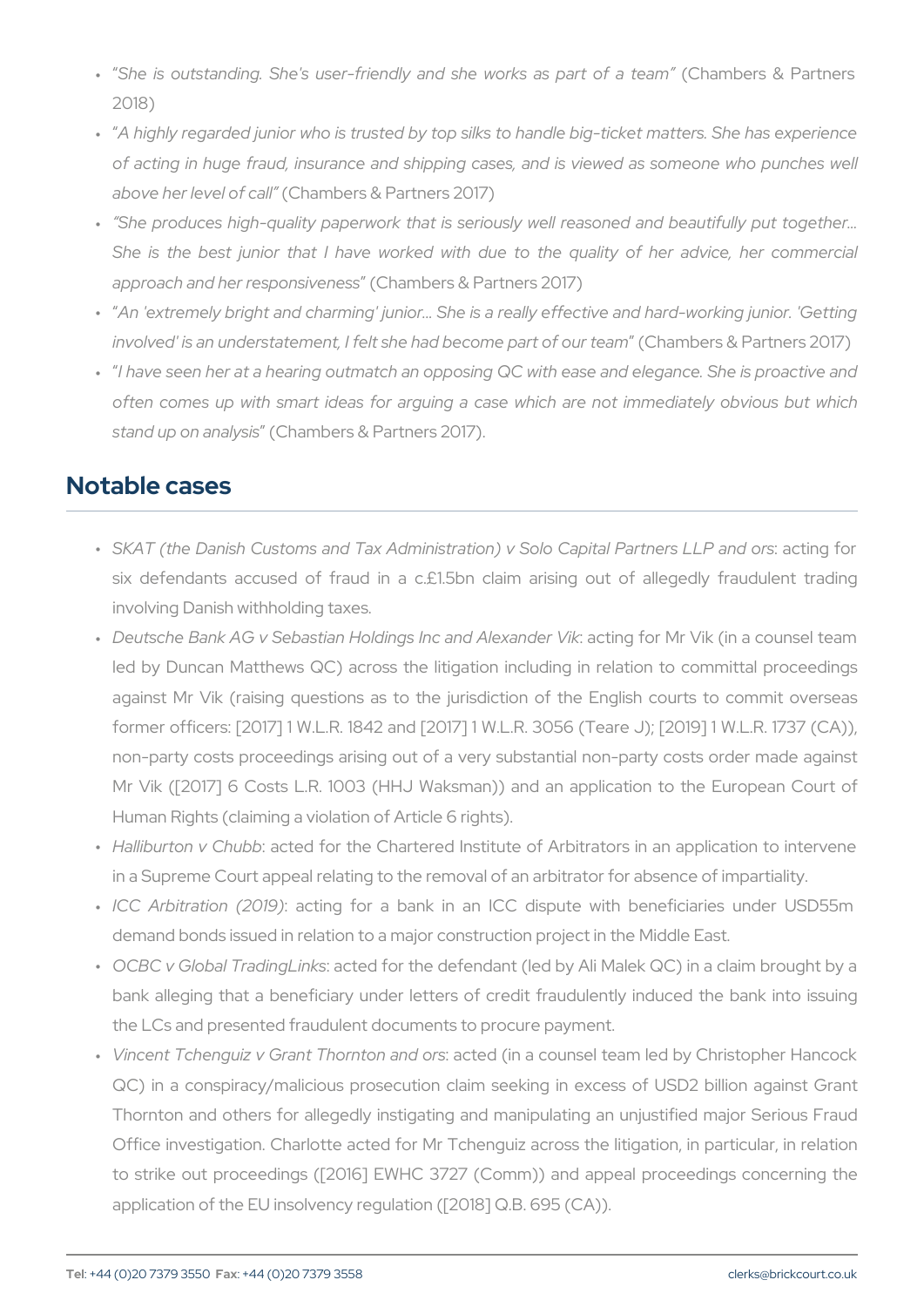- " Enforcement claimaq(t2e0d17)ed by Laurence Rabinowitz QC, Charle defendant in Commercial Court proceedings resisting the enforcem
- " Asia Islamic Trade Finance Fund Ltd v Drum, RaisskubMsal**antja**nheancttibin High Court, concerning claims arising out of the misappropriation from storage facilities in Turkey, held as a finance fund s co Sharia compliant Murabaha Financing Agreement. The case interests, claims under collateral management agreements, bail and has involved applications for committal for contempt of cou failure to provide disclosure of assets pursuant to a freezing o and [2015] EWHC 3748 (Comm)).
- " TheBTA Bank v Albitygaaztoion, a multi-billion dollar set of claims b against its former owner and chairman. Charlotte was instructed across the litigation including on issues of contempt that we Charlotte appeared with Duncan Matthews QC in the High Court aspect of the case regarding whether and in what circumstances is entitled to borrow money within the regime of the freezing order
- " The London Steam Ship Owners Mutual Insurance Asso (iahion L  $M/T$  PRESTIGE )  $[2014]$  1 All E.R. (Comm) 300; The 20 Lound on LIS yed a Ship Owners Mutual Insurance Association Ltd v The King adom 3 of 2 C.L.C. 562 (High Court) and [2015] 2 Lloyd s Rep. 33 Christopher Hancock QC) against the Kingdom of Spain and the pollution claims arising from one of the worst spills in recent  $\neg 4.5 billion$ ).
- " Acted for a major trading house in relation to a c.USD110 m partner (involving serious allegations of fraudulent misrepre prior to the formation of the JV and selling goods to related breach of tax legislation and international standards governing tra
- " Applications under ss. 66, 67 and 69 ArbiTthætiYoanAgtzte1 % [921663g1 7H]ucaluo Lloyd s Rep. 212 (Teare J);  $[20176$  r Ef WoOh S  $6$  ipp  $2$  mig  $7$  L  $1$   $\mathbb{C}$  A  $\mathbb{V}$ ; Firo [2013] 2 All E.R. (Comm) 246 (Teare J; instructed as sole couns PEC Limited v Asia Gold [2001 Rice Cold could Rep. 82; [2014] EWI Taokas Navigation SA v Komrowski Bulk Shipping KG (GmbH & [2012] 2 Lloyd s Rep. 416 (instruscoted flasts Negoce un  $B$ 2011; de SALloyd Rep. 531 (CA).
- " Applications for freezing injunctions and anRiansbuuilkinhjuAn/cStionB,Tihrlo Intermoda Transportasi TBK [2TO Me] M 2 h A alk a Em R. (CP a mm ) 64 and Q d Ltd China-Base Group Co Ltd (formerly China-Base Ni20b0] F2orbigno Rep. 335.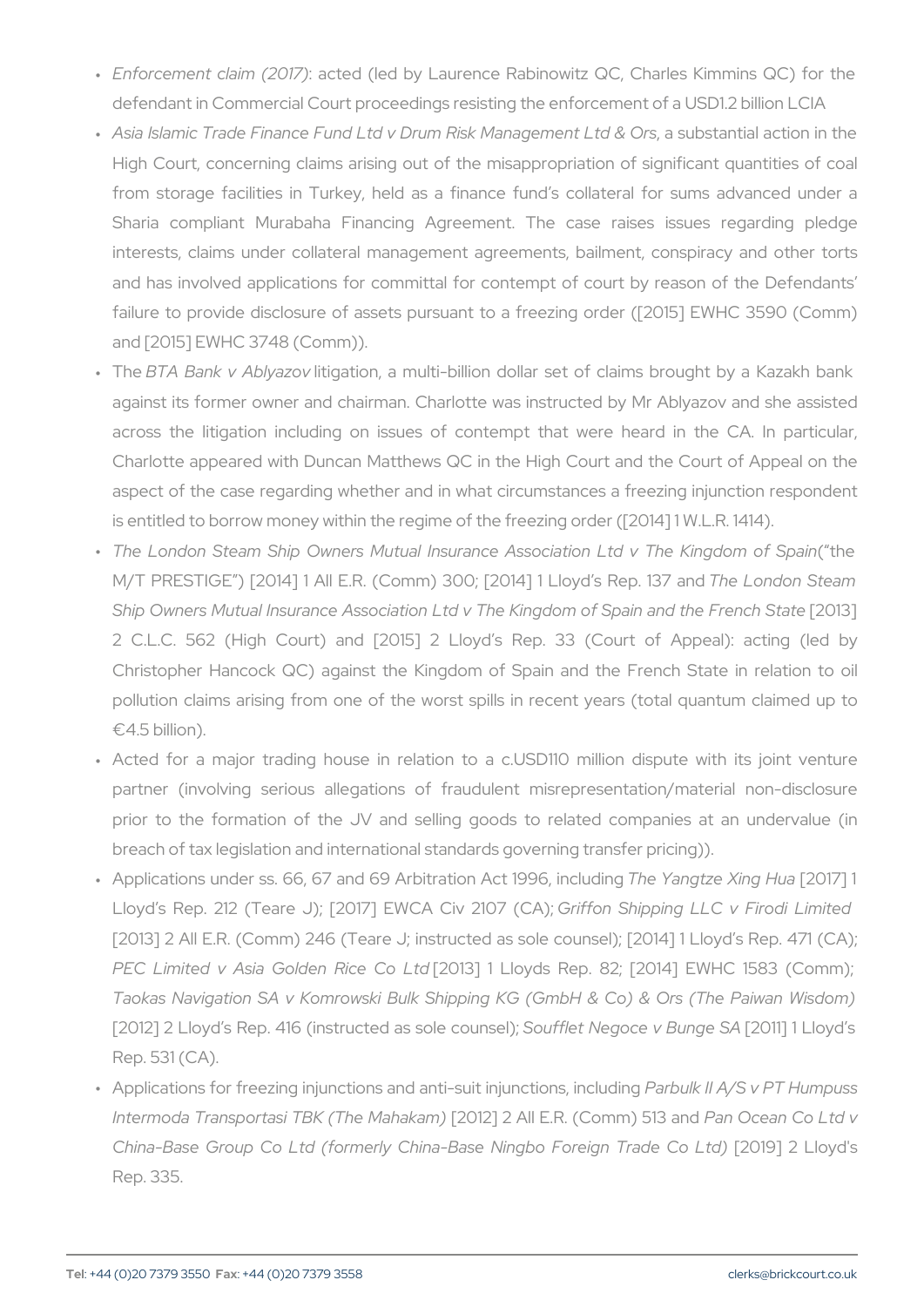### Lectures and talks

- " Commercial Arbitration against State Entities: COMBAR lectur DBE, Alex Gunning QC and Christopher Harris QC)
- " Fraud overseas: committal and receivership orders out of the j risks and returns (with Thomas Raphael QC)
- " Opportunities and limitations in obtaining interim relief against litigation (with Charles Kimmins QC)
- " Current thinking on piercing the corporate veil and obtainin Duncan Matthews QC)

## Education

University of Cambridge, St John s College, MA in Law (Double First)

Major awards / prizes / scholarships

- " Queen Mother Scholarship from Middle Temple
- " Munsteven Scholarship (2006 and 2007) St John s College, Cambri
- " The Abdullah Yusuf Ali Prize (2006) St John s College, Cambridge
- " The A.J. Iacovides Prize for International Law (2006) St John s Co
- " The Phineas Quass Prize (2006), St John s College, Cambridge
- " The Hughes Prize (2007) St John s College, Cambridge
- " The Winfield Prize (2007) St John s College, Cambridge

Professional memberships

- " COMBAR Executive Committee (2018 to date)
- " Commercial Fraud Lawyers Association
- " Young Fraud Lawyers Association

#### Directory quotes

- " "She has one of the brightest legal minds, is very analytical takes the time to get to know the client and has a mind for exceptional grasp of the law." (Chambers & Partners 2022)
- " "Charlotte is very thorough, hard-working and very bright." "She the angles." (Chambers & Partners 2022)
- " "Very able junior who punches above her weight." (Chambers & Pa
- " "Very thorough and user friendly, with great attention to detail." (
- " "She can make seemingly unarguable points the winning points." (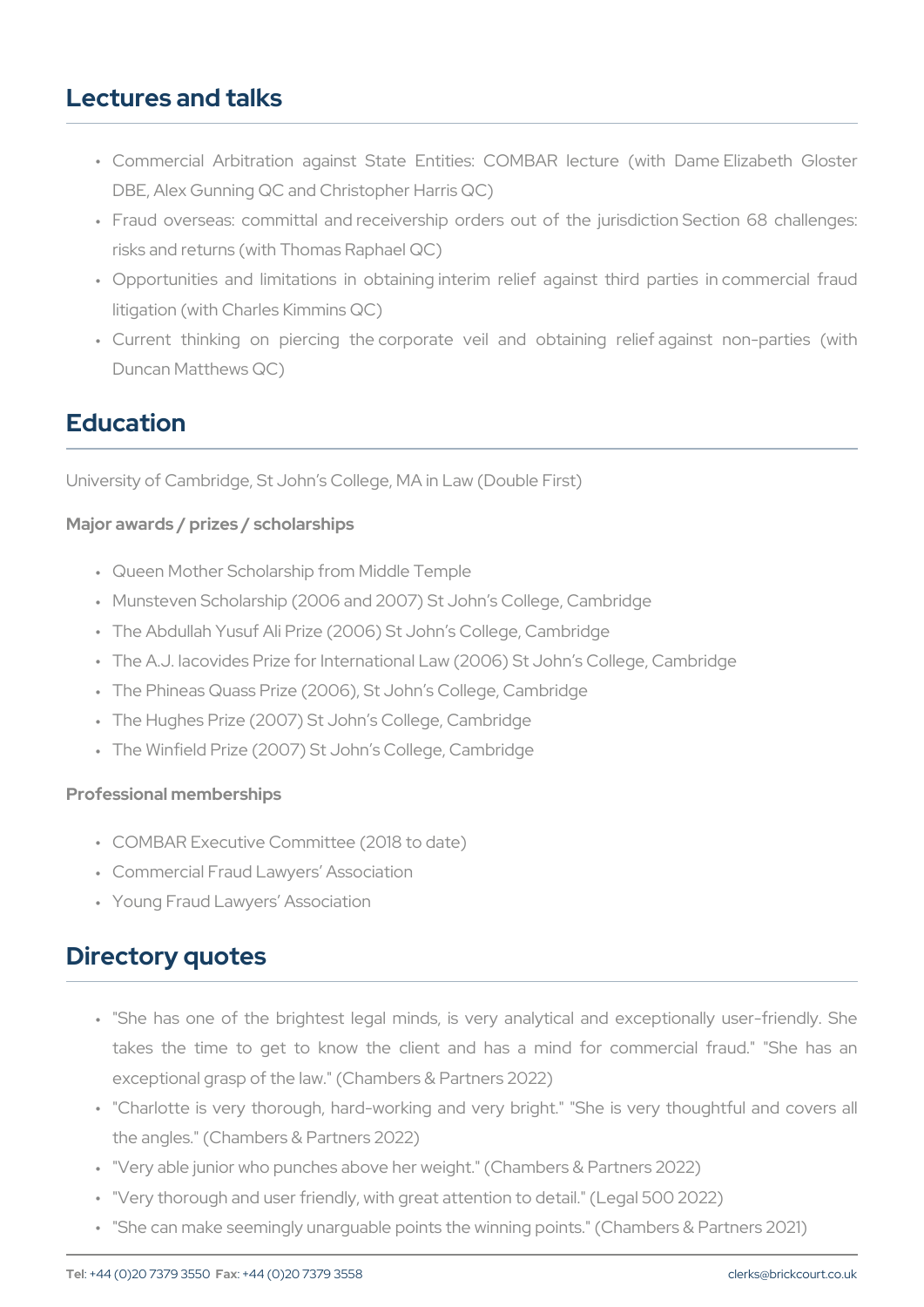- " "She is popular with clients and takes a commercial approach." advice and a very good advocate. She is very sharp and tactical."
- " Fiercely bright, which is apparent from dealing with her, and in s put on her input - she works really hard, and goes the extra mile 500 2021)
- " Her written work is always first class. (Legal 500 2021)
- " She has an encyclopaedic knowledge of contempt of court issue (Chambers & Partners 2020)
- " Very client-friendly, hard-working and intelligent, as well as some leader (Chambers & Partners 2020)
- " She is very nice to deal with good and thorough (Chambers & Part " Incredibly hardworking and she is clearly exceptionally clever (Legal 500 2020)
- " Very bright with great attention-to-detail (Legal 500 2020)
- " A hard-working commercial junior who produces very good documents " 2019)
- " Popular, clever and personable (Chambers & Partners 2019)
- " She is very thorough (Legal 500 2019)
- " She is outstanding. She's user-friendly and she works as part of a
- " She's very thorough and hard-working, and she understands the aspects of the case (Chambers & Partners 2018)
- " A highly regarded junior who is trusted by top silks to h experience of acting in huge fraud, insurance and shipping case punches well above her level of call (Chambers & Partners 2017)
- " She produces high-quality paperwork that is seriously well reaso She is the best junior that I have worked with due to the quality approach and her responsiveness (Chambers & Partners 2017)
- " An 'extremely bright and charming' junior... She is a really 'Getting involved' is an understatement, I felt she had becom Partners 2017)
- " I have seen her at a hearing outmatch an opposing QC with eas and often comes up with smart ideas for arguing a case which which stand up on analysis (Chambers & Partners 2017)
- " Excellent (Legal 500 2017)
- " An up-and-coming commercial junior with a growing reputati (Chambers & Partners 2016)
- " A rising star of the commercial Bar&She is very user-friendly, I (Chambers & Partners 2016)